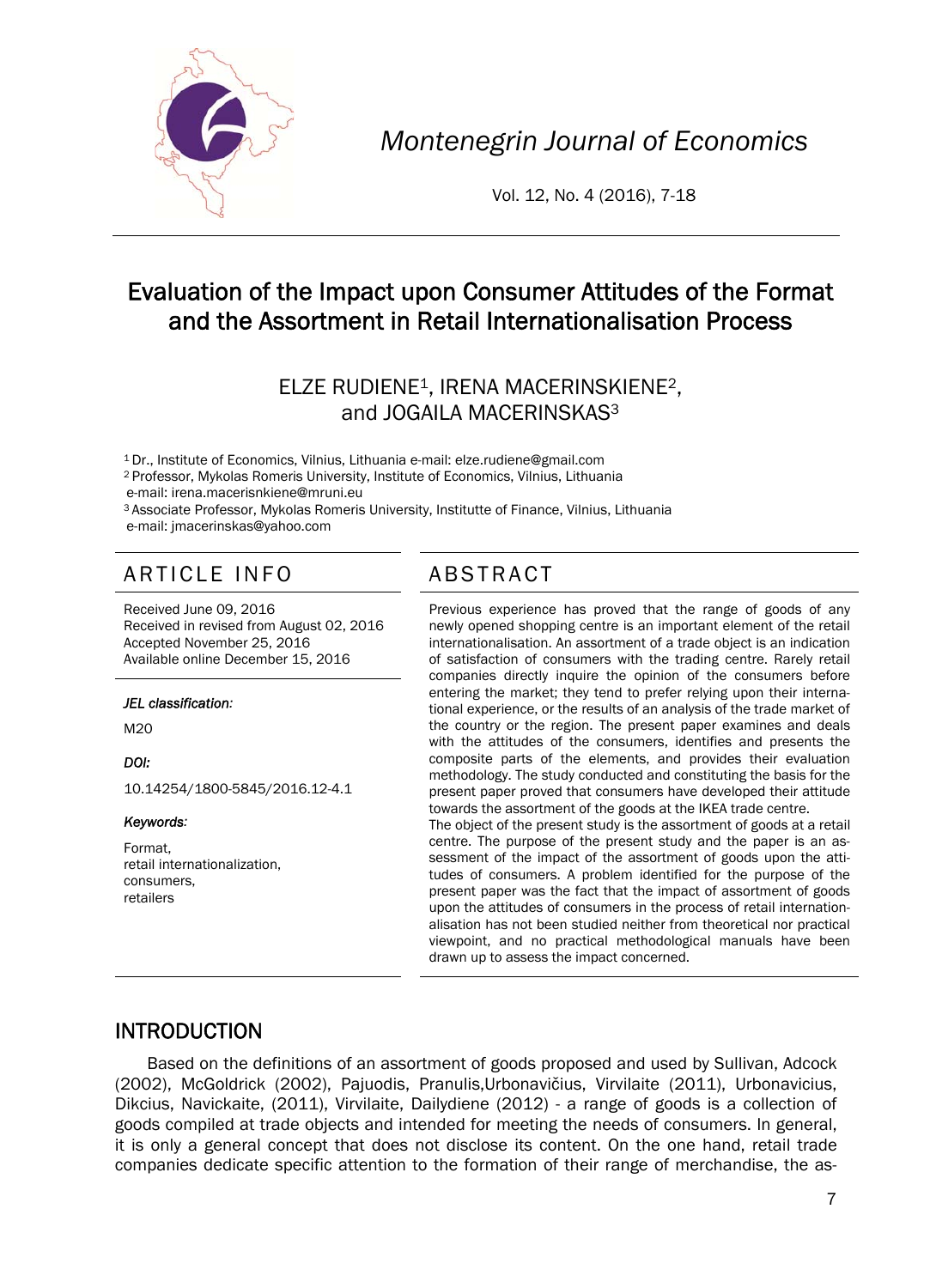#### Elze Rudiene, Irena Macerinskiene, and Jogaila Macerinskas / Montenegrin Journal of Economics, Vol. 12, No. 4, (2016), 7-18

sortment being one of the most important factors of the success in a different country; on the other hand, however, building of the assortment is a commercial secret that cannot be directly accessed or studied. The assortment of the goods is one of the most important factors and conditions of competitors, and may surprise consumers in the positive, or negative direction. When studying the process of standardisation of the assortment at retail trade companies in some foreign states Swoboda, Elsner (2013) classified the process as a peripheral factors in a marketing programme. That is related to the variability of the factor. There is a direct dependence between the consumer and the range of goods. In case the consumer fails to find the required item, it is probable that the consumer will not return to the place again. Having not examined the local market and the attitudes of the consumers towards the assortment, retail companies later are forced to correct the mistakes made, which is related to additional expenses. Having studied the performance of Carrefour in Japan Dupuis, Choi and Larke (2006), noted that the Company had serious difficulties regarding the policy of the assortment of the goods, because the Japanese consumer missed a wider range of French merchandise. And conversely, when entering the American market a retail trade company Tesco performed a comprehensive survey of consumers, and developed a new type of a store – fresh and easy – offering the assortment of goods most acceptable to consumers. The examples only confirm that subject to the prevailing circumstances individual retail companies may have different approaches towards the consumer as the most important participant of the retail trade internationalisation process. When entering a foreign country a trade company plans to open a trade centre with a specific assortment of goods that affect the consumers when developing their attitudes towards the assortment of the goods. Thus in order to avoid any mistakes in the formation of the assortment in a trade centre a retail company should carry out a survey of consumer attitudes towards the assortment of goods. Quite frequently, in case a company fails to do that it has to conduct such surveys shortly after the opening of the centre.

In order to evaluate the impact of the assortment of the goods upon the attitudes of consumers, it is important to disclose the constitute elements of the factor, i.e. which of its forms are most important for building the consumer attitudes. An opinion poll among consumers would produce the means of the impacts of the assortment of the goods upon each form of the consumers' attitudes, where the only task thereafter would be to assess such means.

Authors of the present paper carried out interviews about the assortment of the goods at the IKEA trade centre among Lithuanian consumers immediately before its opening in Vilnius, and within one year after the opening.

The objective of the study is being achieved by addressing the following tasks:

- Consumers have their opinions and attitudes towards the assortment of goods at a trade centre entering the local market;
- Substantiation of the key elements of the impact of the assortment of the goods upon consumers' attitudes;
- Drawing up of a methodology for the evaluation of the impact of the assortment of goods upon consumers' attitudes;
- Consumer opinion survey carried out in Vilnius with a view to assessing the attitudes of Lithuanian consumers towards the assortment of goods at the IKEA trade centre.

*Methodology* For the purpose of analysis of the format in internationalization process, retailers' failure and success stories, and consumer expectations authors of the present paper used general research methods, i.e. analysis of the relevant scientific literature, comparative and systematic logical analysis.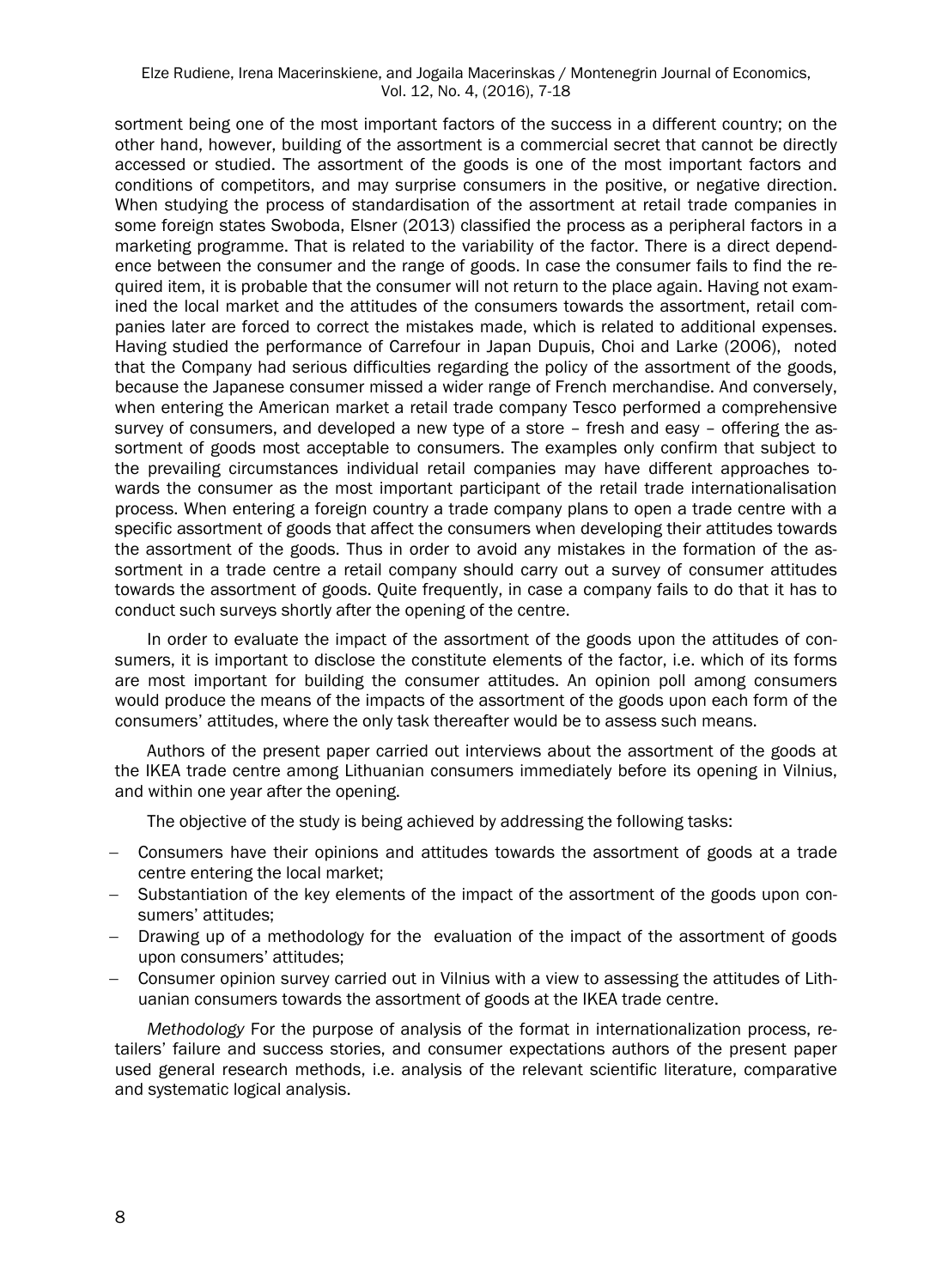## 1. ASPECTS OF THE FORMATION OF CONSUMER ATTITUDES AND THEIR THEORETICAL RATIONALE

An attitude of the consumer is perceived as his developed opinion about a subject, a phenomenon, etc. The opinion or the attitude of a consumer develops being affected by a number of factors, and it is evolving. Some factors are common for the building and development of all the attitudes of consumers, other factors are derivative from the first, and third type factors are vital for building the consumers' attitudes with regard to a specific subject or a phenomena. Since studying and examination of the actions is a separate and complex subject, further authors provide fragmented illustrations of the factors from each group. The group of common or general factors include such factors as the country's development level, its size, culture or demography. The factors assigned to the group affect the consumer's lifestyle, habits, wishes and abilities. The specific factors affecting the consumers' attitude towards a retail company entering the market, and the assortment of goods selected by it include the size of the company entering the market, the level of literacy of the consumers, presence (visiting) at the company of a specific selected trade object format in a foreign state, news about the coming trade company in the media, the information received from other consumers and other factors. The group of specific factors determines the development of each attitude of the consumer about the assortment of goods of the company entering the market. The synergy of such factors will constitute a basis for the formation of an individual attitude of each consumer regarding the composite elements of the assortment of the entering company, i.e. ranking the attributes in terms of their significance, as being most or less important, or completely unimportant. The range of such attributes may be very broad; however, a significant part of the attributes would overlap, which would permit compiling a set of most important attributes. The composite elements of format of the trade company entering the market can be readily identified both on the theoretical, and the practical level. The practical way as discussed earlier would be a questionnaire opinion poll among consumers; the findings of such opinion poll would identify the most important attributes. The theoretical analysis of research articles on the subject; the purpose of such analysis is to clearly identify consumer attitudes towards the most important attributes of the selected assortment of goods. The results produced by both methods should be similar.

No research articles or papers examining the attitudes of consumers, their attributes, and the assortment of goods selected by the new entrant were found, mostly because such studies are the prerogative of the companies. Researchers are left with a single task – to monitor and evaluate the strategic changes in the assortment policy. There is no doubt that the trade object type selected by a trade company affect also other elements of the marketing strategy, such as the assortment policy, advertising and image. In fact all these elements are related to a brand which may be created by the trade company or a manufacturer. A trade company may have more than one trade mark, furthermore, it may have a different trade mark in each country. A brand of a store emphasises its exceptional position, and brands of corporations of retail trade contribute to the pubcations of the assortment of goods. Articles by a number of authors, such as Dick, Jain, Richardson (1997), Ailawadi, Keller (2004), Brakus, Schmitt, Zarantonello (2009), Wlodarczyk-Spiewak (2011) may be considered to be theoretical research into consumers' perception of trade marks of stores, or of retail merchandise, the experience and the process of its creation. The evolution of a brand from the manufacturer to corporation shows the essential changes in the course of the retail trade internationalisation. A brand from the viewpoint of retail trade was an object of research by Moore, Fernie, Burt (2000), Uusitalo (2001), Kent (2003), Swoboda, Haelsig, Morschett, Schramm-Klein (2007), Anselmsson, Johansson (2009), Esbjerg, Bech-Larsen (2009), Veljkovic, Bogetic, Stojkovic (2015) and others. The researchers studied the issue from several different aspect – consumers, retailers and markets. Johansson, Burt (2004) were researching purchasing of private and manufacturer's trade marks in Great Britain, Sweden and Italy. It is a complex process whereby some companies purchase trade marks created by manufacturers, while others create and produce them themselves. Harris and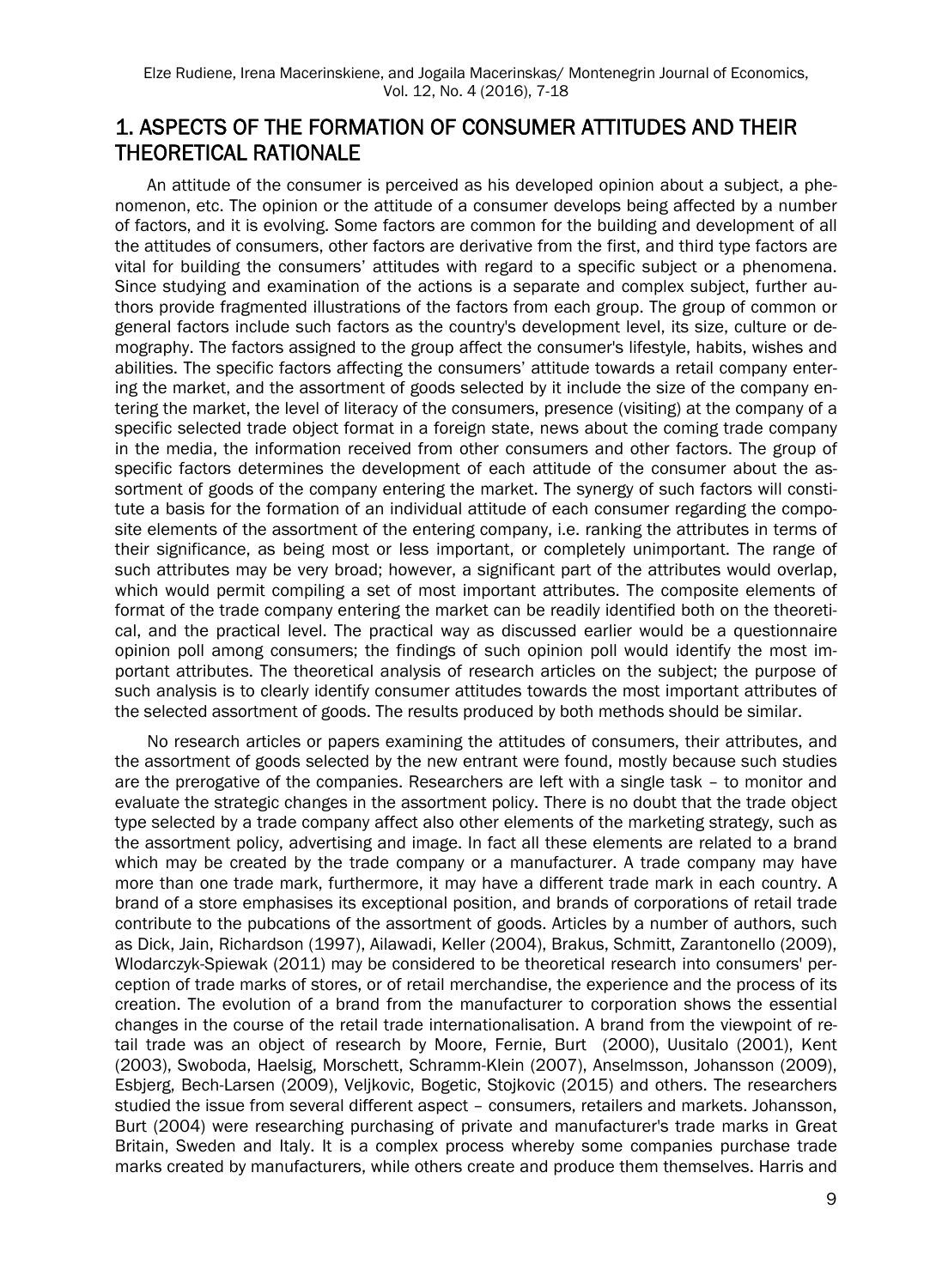de Chernatory (2001) specifically noted the changes in the brands of corporations. Burghausen, Fan (2002), Burt and Sparks (2002) studied the corporation brand in the retail sector as a general object of studies. Martenson (2007), Tarnovskaja, Egl and Burt (2008) were concerned about the image of the corporate brand, and its impact upon the development of the market strategy. The area of interest of Collins-Dott, Lindle (2003) was the relation between the trade mark and the image; while Semejin, Van Riel, Ambrosini (2004) – were interested in the change of the attitude of the consumer towards a store's trade mark. Coskun, Fevrier (2008) and Ozsomer (2012), Dmitrovic, Vida (2010) were comparing the global brands with local trade marks. Lopez, Fan (2009) followed the development of a Spanish trade mark *Zara* into an international trade mark, and Tarnovskaya, de Chernatony (2011) were following the process of developing the IKEA brand to global level through culture.

Minhan, Hudleston and Bianchi (2012) carried out social studies among consumers in Melbourn inquiring their views about an American retail trade company Costco. The consumers were presented an assortment of goods with international, Australian brands and Costco Kirkland private labels. A dialogue was arranged with consumers regarding the assortment of goods; as a result, the consumers recognised most of the goods labelled with private labels, and the assortment was supplemented with goods with Australian labels. Customers also found the prices of the goods acceptable. A conclusion may be drawn in summarizing the observations above that the aspects such the breadth and the depth of the range of the merchandise, its complexity and the price. The findings were further confirmed by Tesco consumer studies carried out in the USA. A survey of consumption and purchasing habits enabled the company entering the market to present to the public a new trade object type, and compile and assortment fully meeting the needs of the local consumers.

When studying the purchasing habits in grocery stores of different types was studying the attributes of the breadth and width of the assortment, and the price attribute.

A summary of theoretical and practical studies of brands identified the attributes most important for the impact of the assortment of goods upon the attitudes of consumers; they were the breadth, depth and complexity of the assortment, as well as the selection possibility with respect to price (see Fig. 1).



Figure 1. Attributes of consumer attitudes affected by the assortment of goods of a trade object

Source: drawn up by authors.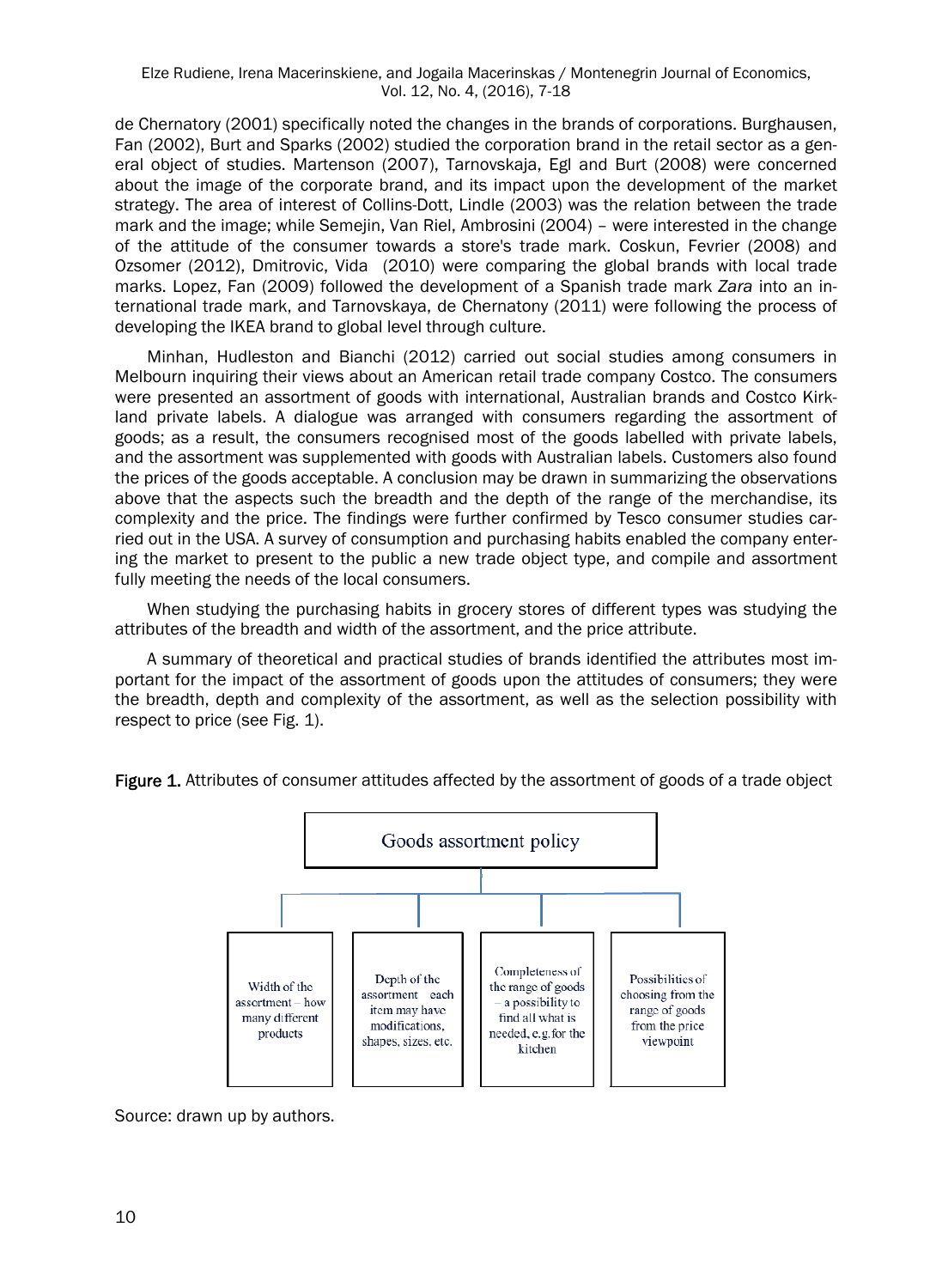The expression of the breadth of the assortment requires that the assortment satisfy customers. An opinion survey company Nielsen (2015) specified the following assortment evaluation criteria: all in a single place, i.e. available all what is required; in a single place, broad assortment, adequate stock of inventories. Consumers consider that not not only the breadth of the range of the merchandise, but also its depth is important. What is characteristic of the retailers is their trend to standardize the layout of stores, as well as the assortment of the goods, and their display pattern. Each consumer may be affected by the layout of the range of goods in a different way. A consumer whose needs are limited to a minimum basket of basic goods, are little concerned about the width or depth of the range, essentially being interested in the price factor only. And quite on the contrary for a consumer for whom the price of the goods is not the most important factor, as he might be more interested in the width or depth of the assortment, as well as its complexity. It may also be concluded that the formation of the attitudes of consumers regarding the assortment to a large extent depends on the purchasing capacity of each consumer. Therefore, the policies of assortment of goods in underdeveloped states is very different from the policies in the developing or developed countries. Furthermore, consumers in different countries differently understand the assortment of goods, and its peculiarities.

A study of opinions of consumers about attributes of the assortment at a trading centre would allow identifying the impact of each attribute of each assortment of goods, and thus derive the overall value of the factor.

#### 2. PURPOSE AND TETHODOLOGY OF THE STUDY

The purpose of the present survey is to establish the impact of the assortment of goods at a furniture trade centre IKEA upon the consumers visiting the centre. The following tasks were defined and implemented for the purpose of attaining the objective:

1. To identify the level of the impact of specific factors upon consumers based on the attributes of the respondents, and the knowledge about the IKEA trade centre.

2. *Determine the strength of the impact of the assortment of the goods at the IKEA trade centre upon consumers;*

3. *Determine the strength of the impact of the elements of the assortment of the goods at the IKEA trade centre upon consumers.*

As one of the findings during the first study was that part of the respondents have never been to IKEA trade centres in other countries, and the results of the second study indicated that some of the respondents have never visited the IKEA centre in Vilnius as a trade object format, the following hypothesis was offered (H1): *The expectations of and the impact upon the consumers who have never visited the IKEA centre in Vilnius as a trade object format, will be less significant than those who have visited the centre.* 

The theoretical rationale of the study methodology is based on the attributes of the potential impact of the assortment of the goods at the trade object upon consumers as set forth in Fig. 1. The quantitative customer interviewing method allowed identifying the strength of the impact of the factor of the trade object format and its elements. As part of the study authors of the paper examined a possible impact of the IKEA trade centre as a trade object goods assortment upon the attitudes of the consumers. The first study was carried out immediately before the opening of the IKEA trade centre, and the second study was completed one year after the opening of the centre. The questionnaire was prepared following the instructions on the preparation of questionnaire, seeking to ensure that all the necessary questions have been answered, and the purpose of the interview has been achieved. Significant attention was dedicated to the social factors of the respondents; such factors are indicative of the distribution of the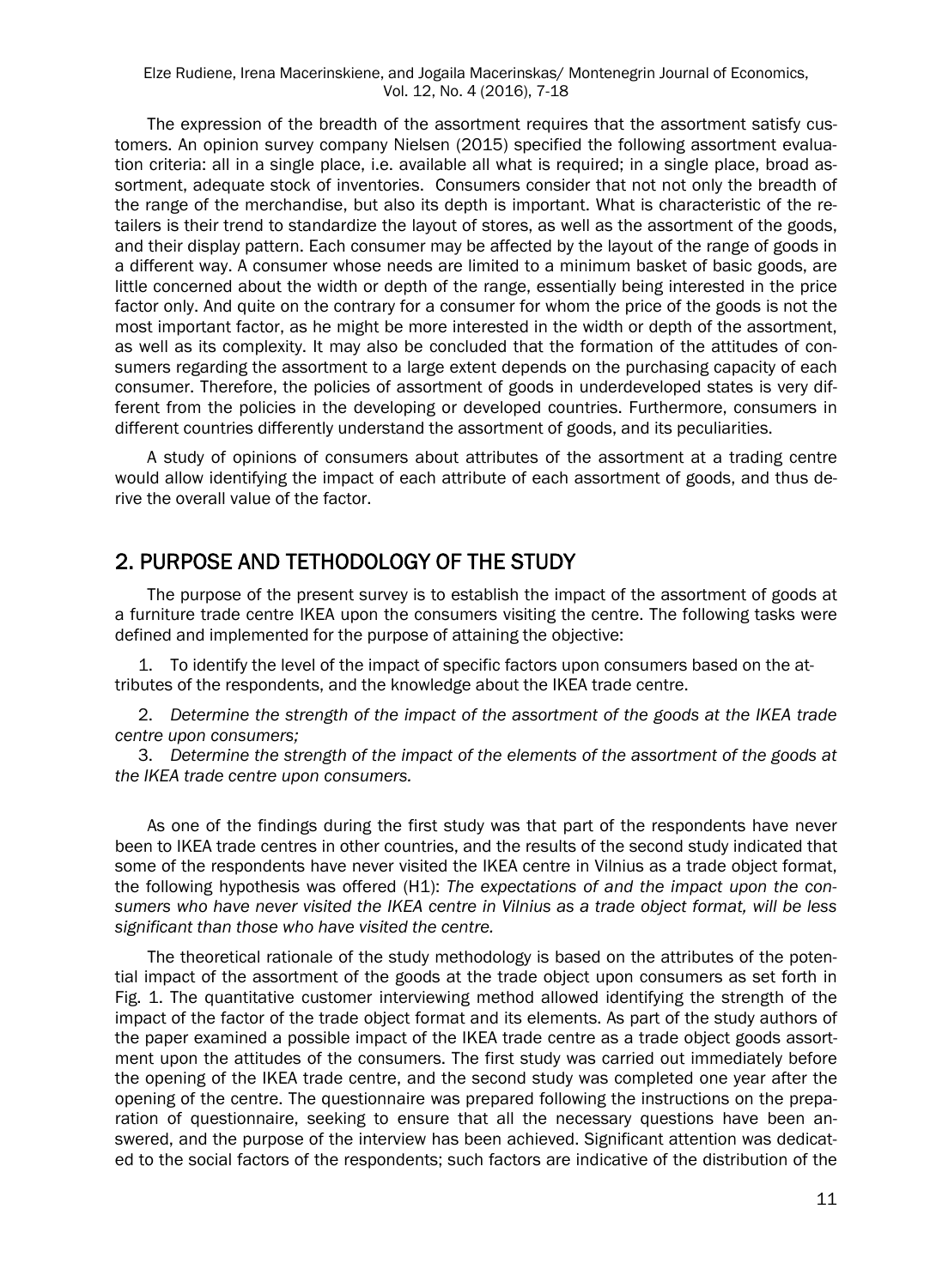respondents according to their attributes and the knowledge about the IKEA centre, and instrumental in establishing whether the potential impact upon the consumers will be affected by their gender, age, education and the knowledge about the IKEA centre. The most important task is to determine the level of the possible impact upon the consumers of each element of each factor of the assortment of goods at IKEA.

In order to obtain statistically reliable study results able to reflect the characteristics of the universal essence it is necessary to select the appropriate respondents. The opinion survey included only persons older than 18. Although persons under 18 might be decision makers in relation to purchases, they are not purchasers at the IKEA trade centre. The respondents were selected by way of probability stratified sampling method, because the population is not homogeneous, and can be broken down into strata.

Respondents from all towns and cities of Lithuania took part in the study. An identical study was carried out one year after the opening of the IKEA trade centre. The principal objective to be achieved within the framework of the repeated interview was to ensure the participation of more than half of the respondents who had taken part in the first survey. Such method of interviewing would allow a more accurate systematisation of the data, and the results will better reflect the possible impact and the evaluation.

As was earlier pointed out a factor of a trade object format is made up of four elements and five estimate sections. The breakdown may be expressed as Vnvi =  $(Vn/4)/5$ ; where Vnvi mean of the n factor with respect to the number of factors and the estimate sections; Vn – mean of the n factor; 4 – number of factors; 5 – number of estimate sections.

In this specific case the coefficient of the complex impact is:

 $FK = (F1/4)/5 + (F2/4)5 + (F3/4)/5 + (F4/4)/5$ ;

where  $FK$  – coefficient of the complex impact of the group of factors of a trade object format;

F1, 2, 3, 4 - mean of the first, second, third and fourth element of the group of the trade object format;

- 4 total elements;
- 5 total estimate sections.

The coefficient of the complex impact of the group of factors of a trade object format may not be higher than 1, and that of each element is 0.25. A more comprehensive and/or accurate survey can be carried out by comparing the coefficient of the complex impact of the trade object format with the maximum possible coefficient.

## 3. RESULTS OF THE FIRST SURVEY AND THEIR ASSESSMENT

The first survey of the yet-to-be customers of the IKEA trade centre in Lithuania was carried out immediately before the opening of the centre in August 2013.

Total 698 respondents participated in the survey, however, only 663 questionnaires were selected as suitable to be assessed for the purpose of the study. As many as 64 respondents did not mark the box with the gender, therefore it was not possible to provide accurate statistics on the number of the respondents by gender. It should be noted that about 30 % of the respondents within the survey had visited IKEA trade centres in other countries. Therefore, for the purpose of discussing the results, this group of respondents was specifically singled out. The demographic characteristics of the respondents within the survey were presented in Table 1.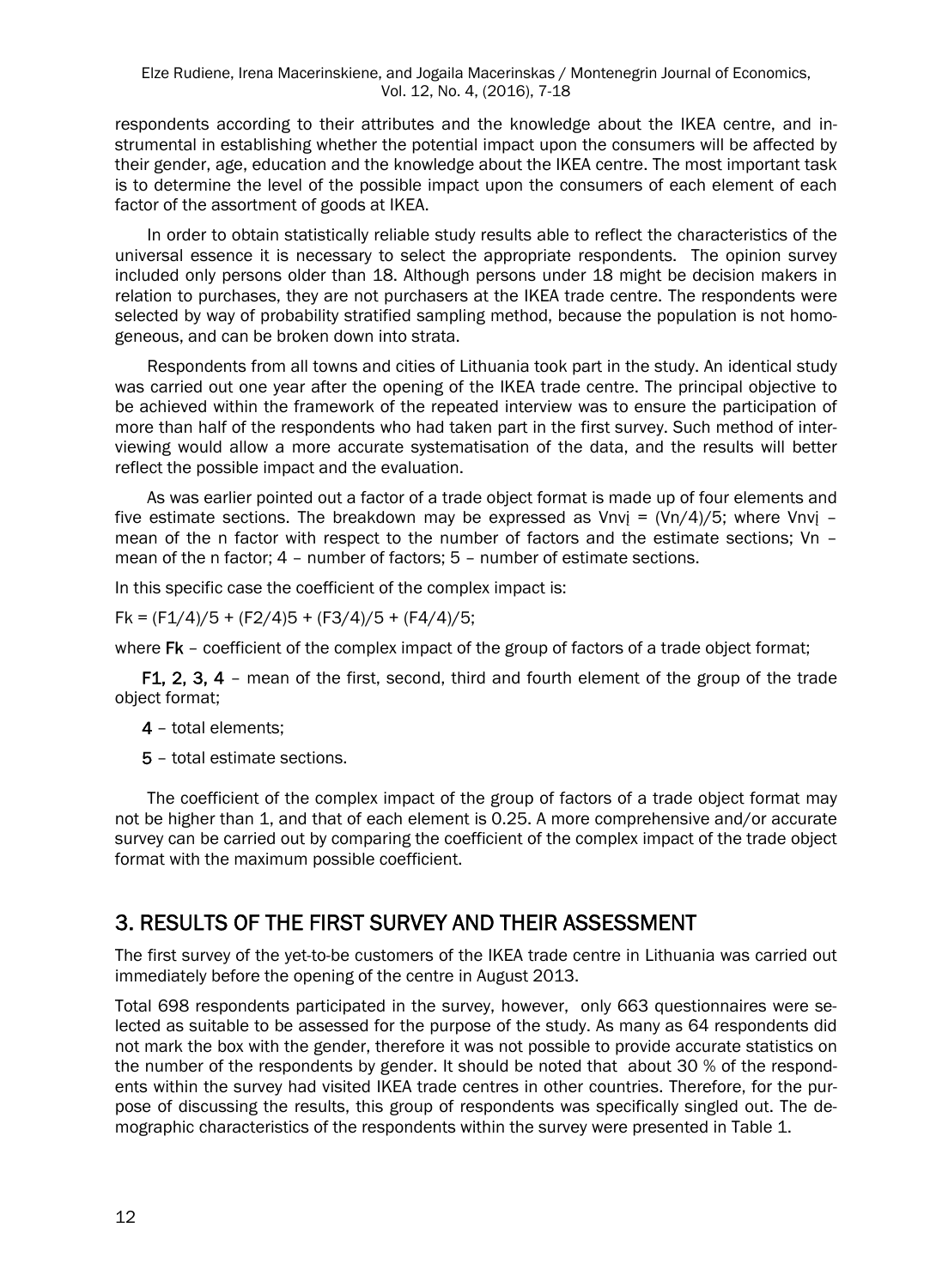|                 |  |  |  | Table 1. Total respondents, break down by gender, previous visits at the IKEA trade centres, and |  |
|-----------------|--|--|--|--------------------------------------------------------------------------------------------------|--|
| their education |  |  |  |                                                                                                  |  |

|                                                       | Quantity        | Part (%) in total respon-dents |
|-------------------------------------------------------|-----------------|--------------------------------|
|                                                       |                 | quantity                       |
| 1. All respondents                                    | 663             | 100                            |
| 1.1. Men                                              | 347             | 52,3                           |
| 1.2. Women                                            | 253             | 38,2                           |
| 1.3. Not specified                                    | 63              | 9,5                            |
| 2. Respondens those had visited other countries the   |                 |                                |
| IKEA stores and those who had not visited other coun- | 663             | 100                            |
| tries the IKEA stores                                 |                 |                                |
| 2.1. Had visited the IKEA stores                      | 195             | 29,4                           |
| 2.2. Had not visited the IKEA stores                  | 468             | 70,6                           |
| 3. Respondents repartition by education               | 663             | 100                            |
| 3.1. Secondary education                              | 57              | 8,6                            |
| 3.1.1. Men                                            | 33              | 5,0                            |
| 3.1.2. Women                                          | $\overline{24}$ | $\overline{3,6}$               |
| 3.2. Vocational education                             | $\overline{79}$ | 11,9                           |
| 3.2.1. Men                                            | 42              | 6,3                            |
| 3.2.2. Women                                          | $\overline{37}$ | 5,6                            |
| 3.3. Not ended university education                   | $\overline{37}$ | 5,6                            |
| 3.3.1. Men                                            | 17              | 2,6                            |
| 3.3.2. Women                                          | 20              | 3,0                            |
| 3.4. University education                             | 427             | 64,4                           |
| 3.4.1. Men                                            | 255             | 38,5                           |
| 3.4.2. Women                                          | 172             | 25,9                           |
| 3.5. Not specified                                    | 63              | 9,5                            |

Source: drawn up by authors.

Figure 2. Mean averages of the impact of the elements of the range of goods at the IKEA trade centre upon the decisions of consumers.



Source: drawn up by authors.

The range of education of the respondents is fairly wide. As evident from the results, about 2/3 of the respondents were persons of higher education.No statistically significant difference of the results in terms of the gender ( $p = 0.108$ ) was established when analysing the replies to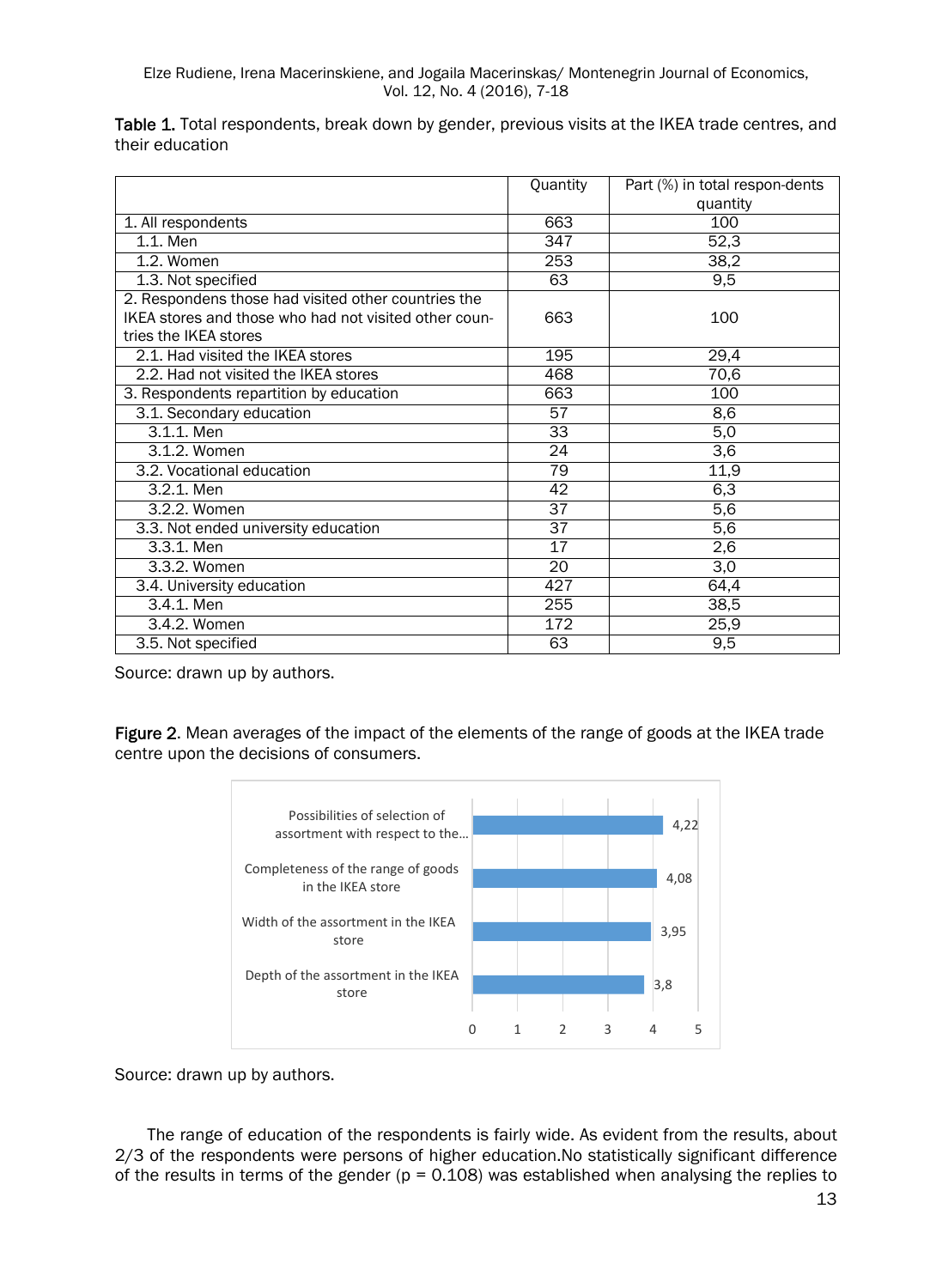Elze Rudiene, Irena Macerinskiene, and Jogaila Macerinskas / Montenegrin Journal of Economics, Vol. 12, No. 4, (2016), 7-18

the a statement *'Do you know when the IKEA trade centre will be opened in Vilnius'*. 56.5 % of men respondents ( $N = 288$ ) and 43.5 % women ( $N = 222$ ) were aware of the forthcoming opening of the IKEA trade centre.

The respondents were asked to assess (on a scale of 5, when 5 is the highest value), the impact of a specific factor towards the views of the consumers towards the opening of the IKEA centre. The responses to the question as to which attributes of the IKEA trade centre are vital for the decision of consumers to visit the centre (when the interviewing was conducted before the opening of the centre) led to a conclusion that the most important attribute was the *possibilities of selection of assortment with respect to the price* (4.22 points, see Fig. 2).

High scores, and scores of the other three attributes. This shows that the important factors for the consumers are the complexity, depth and width of the assortment of the goods at the IKEA centre. It may be concluded in this respect that the expectations of the consumers for the assortment factor are fairly high.

## 4. RESULTS OF THE SECOND SURVEY AND THEIR ASSESSMENT

The second survey of Lithuanian customers was carried out one year after the opening of the IKEA trade centre in Vilnius. Total 925 respondents participated in the survey. Of the total respondents 67% (N = 620) had visited the IKEA centre in Vilnius, and 33 % (N = 305) of them had never visited the centre. *Social-demographic characteristics of the survey participants*  From among the respondents who have indicated their date 520 were women (56.2% of the total respondents), and 369 men (39.9%). 36 respondents (4%) did not indicate their gender.

An analysis of the distribution of the respondents by profession and the region in which the respondent was interviewed showed that the largest part of the respondents were specialists (46%, N = 410). There were 192 respondents representing Vilnius, 57 respondents were from Kaunas, 23 and 22 from Šiauliai region and Utena region, respectively. The difference between the results of the survey among the respondents that have visited the IKEA centre in Vilnius, and those who had never visited the centre was statistically significant (See Table 2).

| Feature of goods assortment                  | Had you visited<br>the IKEA store<br>in Vilnius? | Average | <b>Standart</b><br>deviation | Prob. T |  |
|----------------------------------------------|--------------------------------------------------|---------|------------------------------|---------|--|
| Width of the assortment                      | Yes                                              | 3,97    | 1,047                        | 0,000   |  |
|                                              | No.                                              | 3,03    | 1,925                        |         |  |
|                                              | Yes                                              | 3,88    | 1,017                        |         |  |
| Depth of the assortment                      | No.                                              | 3,03    | 1,881                        | 0,000   |  |
|                                              | Yes                                              | 4,08    | ,984                         | 0,000   |  |
| Completeness of the range of goods           | No                                               | 3,09    | 1,929                        |         |  |
| Possibilities of choosing from the           | Yes                                              | 4,12    | ,945                         |         |  |
| range of goods from the price view-<br>point | <b>No</b>                                        | 3,24    | 1,955                        | 0,000   |  |

**Table 2.** Mean averages of the impact of the elements of the range of goods at the IKEA trade centre upon decisions of consumers.

Source: drawn up by authors.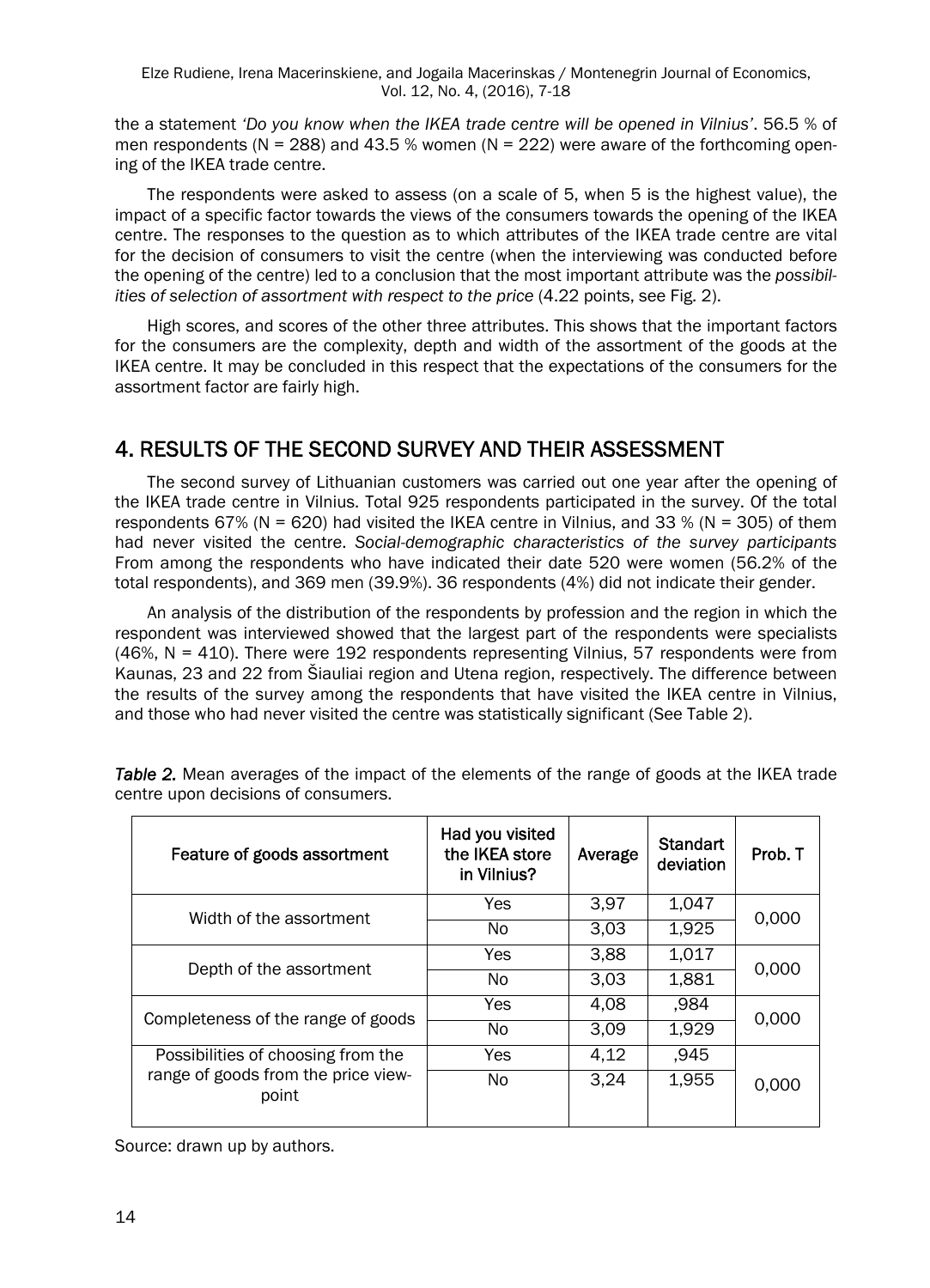The average of the impact of each element of the goods range at the IKEA trade centre upon respondents who have visited the centre range from 4.12 to 3.88, and with respect to those who have never visited the centre the average was above 3, and the range was 3.24-2.35 points. The findings of the survey supported the hypothesis of authors. The mean of each element of the respondents that had visited the centre, or those who had never visited the centre differed at 0.85-0.92 points, and could be explained by the following possible motives of the respondents:

- a visit of the respondents to the IKEA trade centre helped them to develop their final opinion about each element of the range of the goods at the centre;
- $-$  the respondents that have never visited the IKEA trade centre were to a much larger extent affected by the public opinion about the negative aspects of the trade centre (distanced, high prices, disappointing discount system, etc.)

It may be assumed that a visit to the IKEA centre would modify and better the attitude of the consumers who have not previously visited the centre, about the width, depth, complexity of the assortment, and the selection options with respect to the price. The high scores assigned by visitors to the centre for the width, depth, complexity of the assortment, and the selection options with respect to the price were positively affected by the abundance of the goods, their presentation and display, and the impressiveness of the very trading centre. The scores assigned by visitors to the centre for the impact of the individual elements upon decisions of consumers within the framework of the first study were very different from the results of the first study. The assortment bread and width score was by as much as 0.08 and 0.02 higher, and only the score for the selection possibility with respect to the price was accordingly -0.1 lower, but was still the highest of all elements. Nevertheless, price is the most sensitive element of the assortment of goods. It may be concluded that the administration of the IKEA trade centre managed to guess and meet the expectations of Lithuanian consumers. This is undoubtedly the result of IKEA as a global trade company.

#### 5.INTEGRATED EVALUATION OF THE RESULTS OF THE FIRST AND SECOND **SURVEY**

The coefficient of the complex impact of the IKEA centre on the attitudes of the consumers computed for the first and second survey according to the formula submitted in the methodology part of the present paper represented the scale of the impact (see Table 3).

Table 3. Coefficient of the complex impact of the IKEA centre goods assortment on the attitudes of the consumers computed for the first and second survey

| Name of survey                     | Coefficient of the complex impact | Derogation from the maximum |
|------------------------------------|-----------------------------------|-----------------------------|
| Survey I                           | 0.8095                            | 0.1905                      |
| Survey II                          | 0.8025                            | 0.1975                      |
| of which:                          |                                   |                             |
| learlier visitors to the<br>centre | 0.8385                            | 0.1615                      |
| Never visited                      | 0.6195                            | 0.3805                      |

Source: drawn up by authors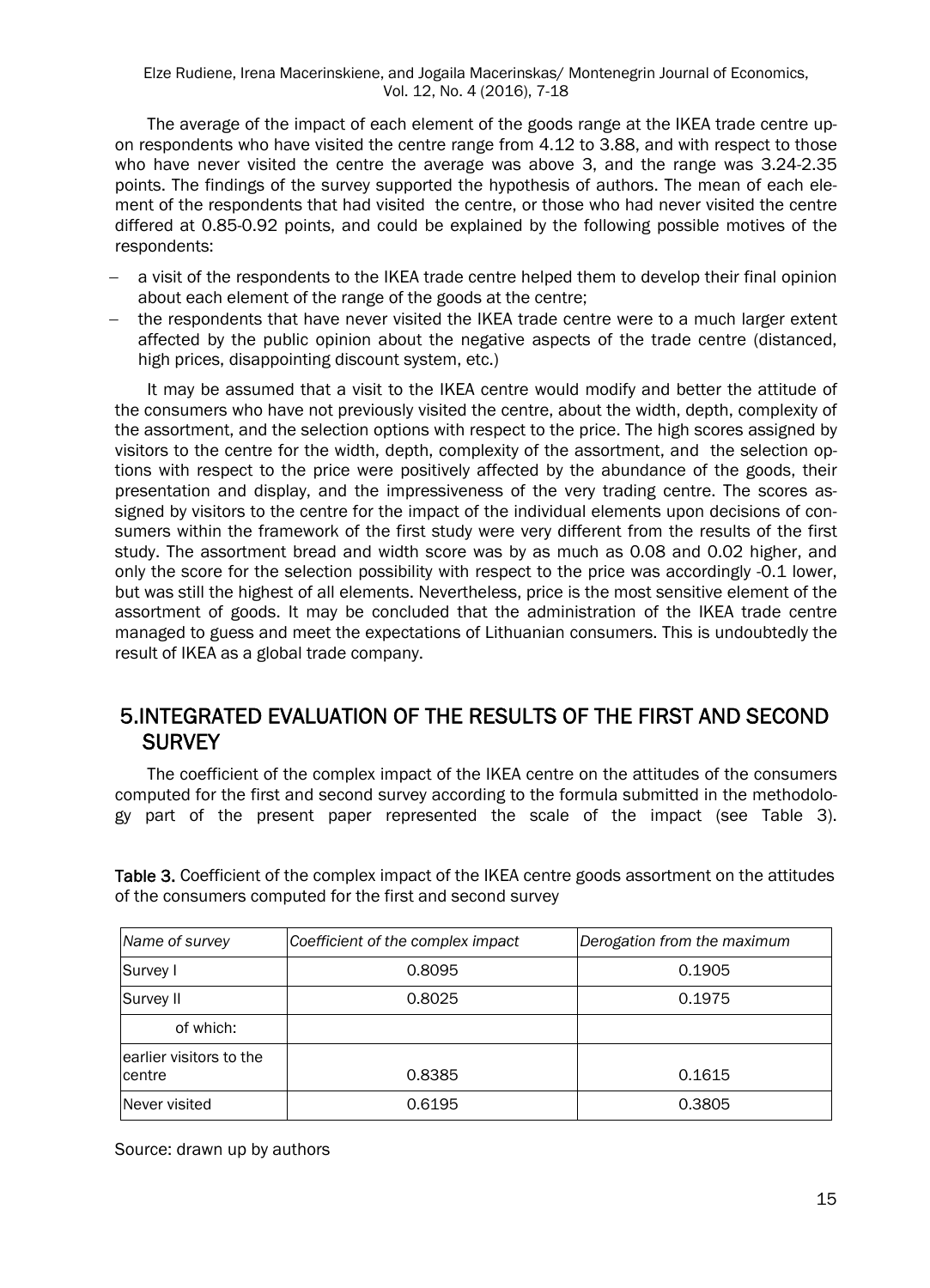The overall coefficient of the complex impact during the second survey became lower by a lower coefficient of the respondents who have never visited the centre. The coefficient of the respondents who have visited the centre of the second survey was by 0.029 higher than the coefficient obtained during the first survey. The maximum possible value of the coefficient is 1.00, therefore the complex impact coefficient for the first and the second survey was relatively high. This was to an extent determined not only by a significant global experience of IKEA, but also by the surveys of the Lithuanian market. The coefficients of the impact upon consumer attitudes show a potential of such coefficients to grow, provided the administration of the IKEA centre takes appropriate measures, i.e. apply discount cards for all goods, improve the working hours of the shopping centre, and others. The results of both surveys demonstrate that the range of goods selected by a commercial company entering the market does have an impact upon the attitudes of the consumer.

#### **CONCLUSION**

The common features of the trade object format of all commercial entities are only the defined number of the forms of goods, while all other characteristics may be very different. Even the goods assortment of the same retail commercial company may be different in different countries, with an exception of the number of forms of the goods that may also differ.

National consumers in one way or another respond to an entering retail company, and the assortment of the goods the company selected to implement. Thus the consumers start to gradually build their attitudes towards the assortment of the goods the company chose to implement. A lot of factors affect the results; such factors are general, derivative from the general results and specific factors important for the formation of the attitudes of an individual subject or a user of a phenomenon.

Research literature and papers do not directly study the impact of the assortment of the goods upon the attitudes of the customers. The same is true regarding the composite parts of the attitude, i.e. elements. Such surveys may be conducted by retail companies, however, the results remain as commercial secret and the results are not made public.

The analysis carried out within the framework of the present paper of research literature on stores, retail corporations, its development and evolution, the attitude of consumers towards individual elements of the factor, the problems related to selection and implementation of the range of the goods by retail companies in individual regions of the world and countries identified four most important elements constituting a basis for the formation of the consumer attitudes towards the range of goods.

The theoretical rationale of the study methodology is based on the attributes of the potential impact of the range of the goods upon consumers. The study used the quantitative consumer inquiry method, and referred to the methodology for the computation of the coefficient of the complex impact of the range of the goods upon the attitudes of consumers.

The first survey of the yet-to-be customers of the IKEA trade centre in Lithuania was carried out immediately before the opening of the centre in August 2013. Total 663 questionnaires were recognised to be suitable for research purposes. The study conducted and constituting the basis for the present paper proved that consumers do have their opinions regarding the range of goods of the IKEA trade centre. Consumers assigned 4.22 points of 5 possible to the attribute of the possibility of choice of assortment with respect to the price. 4.08 points were assigned for the complexity of assortment, 3.95 points were assigned for the width, and 3.80 points – for the depth of the assortment.

Total 925 respondents participated in the second survey conducted one year after the opening of the IKEA trade centre, of which 67% had earlier visited the IKEA centre,and the av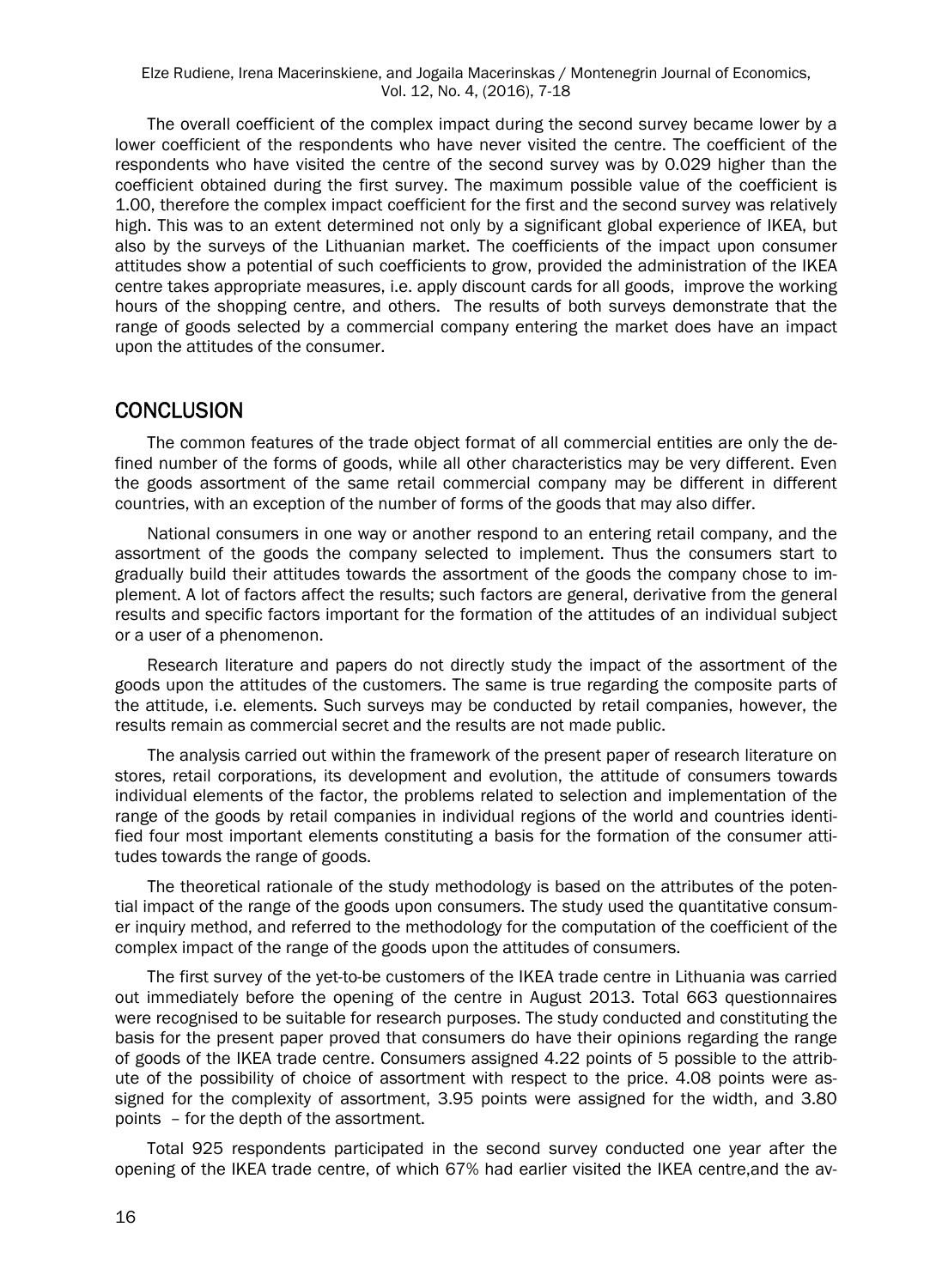erages of the impact of the assortment of goods upon the attitudes of the consumers were significantly higher than those which had never visited the centre. The findings of the survey supported the hypothesis of authors. The highest score – 4.12 – was assigned to the possibility to select the assortment with respect to the price. The results of the second survey proved that there should be two surveys to assess the effect of the assortment; one survey should be conducted before the opening of the centre, and the second must be at least six months after the opening of the centre. The first survey demonstrates the attitude of the consumers in the process of its formation, and the second survey shows the attitude already fully formed.

The coefficient of the complex impact upon the respondents who have visited the IKEA centre the second survey is slightly higher than the identical coefficient obtained with the framework of the first survey. The high coefficient of the complex impact shows that by its trade object format the retail trade company IKEA essentially met the expectations of the customers.

#### REFERENCES

- Ailawadi, K. L., Keller, K. L. (2004), "Understanding retail branding: conceptual insights and research priorities", *Journal of Retailing*, Vol. 80, No. 4, pp. 331-342.
- Anselmsson, J., Johansson, U. (2009), "Third Generation of Retailer Brands Retailer Expectations, Consumer Response", *British Food Journal*, Vol. 111, No. 7, pp. 717-734
- Brakus, J. J., Schmitt, B. H., Zarantonello, L. (2009), "Brand experience what is it? How is it measured? Does it affect loyalty?", *Journal of Marketing*, Vol. 73, pp. 52-68.
- Burghausen, M., Fan, Y. (2002), "Corporate branding in the retail sector: a pilot study", *Corporate&Communications*, Vol. 7, No. 2, pp. 92-99.
- Burt, S., Sparks L. (2002), "Corporate branding, internationalization and the retailer as a brand", *Corporate Reputation Review*, Vol. 5, No. 2/3, pp. 194-212.
- Collins, C., Lindley, T. (2003), "Store brands and retail differentiation: The influence of store image and store brand attitude on store own-brand perceptions", *Journal of Retailing & Consumer Services*, Vol. 10, No. 3, pp. 345-352.
- de Chernatony, L. (2001), *From brand vision to brand evaluation strategically building and sustaining brands*, Oxford Butterworth-Heinemann, Oxford.
- Dick, A., Jain, A., Richardson, P. (1997), "How consumers evaluate store brands. Pricing strategy and practice", Vol. 5, No. 1, pp. 18-24.
- Dmitrovic, T., Vida, I. (2010), "Consumer Behaviour Induced by Product Nationality: The Evolution of the Field and its Theoretical Antecedents", *Transformations in Bussiness & Economics*, Vol.9, No. 1, pp. 145-165.
- Dupuis, M., Chul Choi, S., Larke, R. (2006), "Carrefour being aware of the domestic market" in Dawson, J., Larke, R., Mukoyama, M., *Strategic issues in international retailing*, Routledge, London, pp. 71-90.
- Esbjerg, L., Bech-Larsen, T. (2009), "The brand architecture of grocery retailers: setting material and symbolic boundaries for consumer choice", *Journal of Retailing and Consumer Services*, Vol. 16, No. 5, pp. 414-423.
- Johansson, U., Burt, S. (2004), "The buying of private brands and manufacturer brands in grocery retailing a comparative study of buying processes the UK, Sweden and Italy", *Journal of Marketing Management*, Vol. 20, pp. 799-824.
- Kent, T. (2003), "2D23D: Management, Design Perspectives on Retail Branding", *International Journal of Retail&Distribution Management*, Vol. 31, No. 3, pp. 131-142.
- Martenson, R. (2007), "Corporate brand image, satisfactions and store loyalty: a study of the store as a brand, store brands, manufacturer brands", *International Journal of Retail and Distribution Management*, Vol. 35, No. 7, pp. 544-555.
- McGoldrick, P. (2002) Retail Marketing. McGraw-Hill, ISBN: 978-0-07709-250-4.